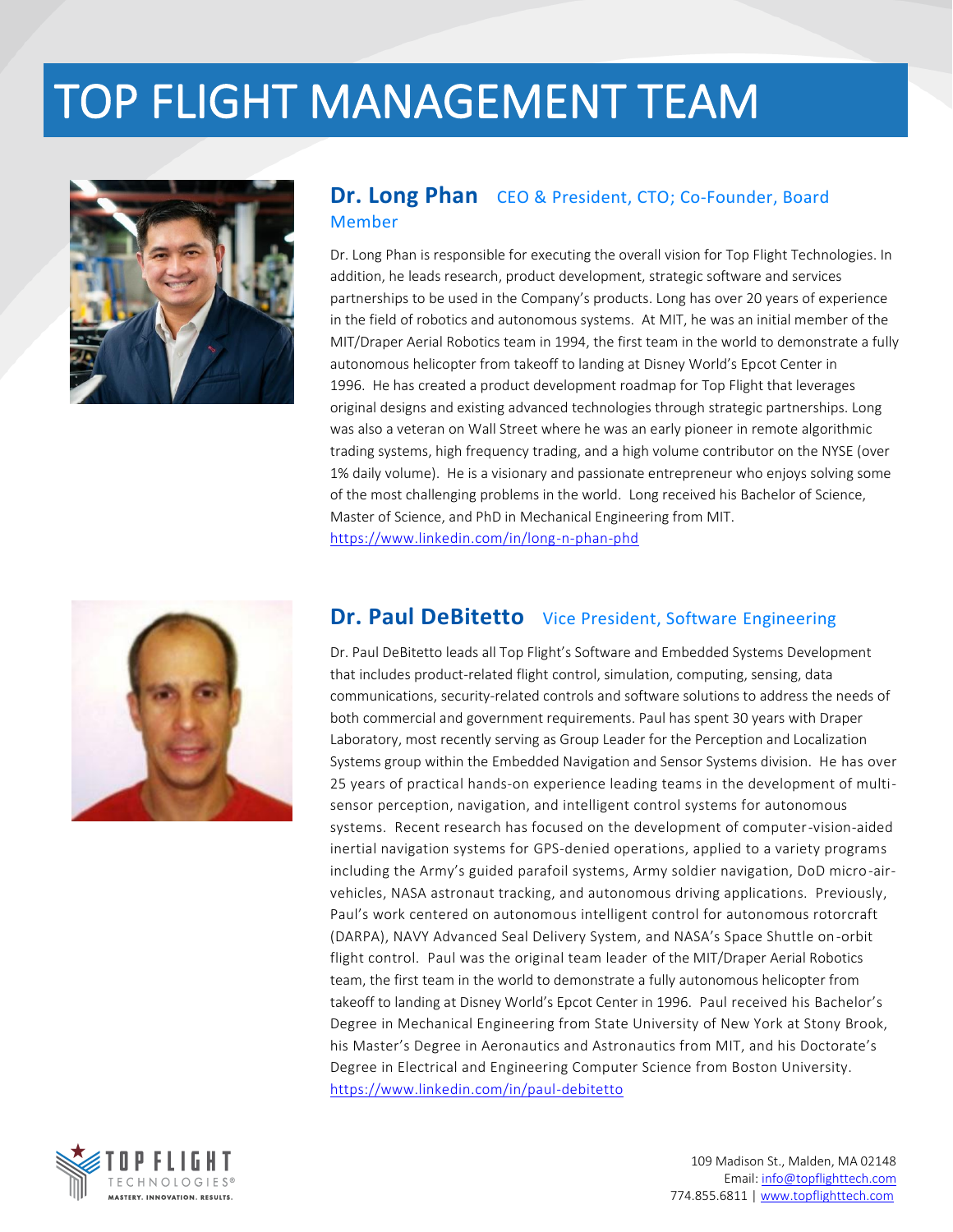

### **John Polo** Chief Operating Officer; Co-Founder, Board Member

John Polo is responsible for the operational leadership with Top Flight's organizational structure and all company policies to support its employees, investors and clients. He has solid, hands-on business leadership from numerous senior management and IT leadership positions at \$400m to \$31b manufacturing, consumer products, and IT management consulting/product companies worldwide. John has 35 years of expertise leading companies such as Gartner Group, Kraft Foods North America and Perkin-Elmer (The Hubble Space Telescope), including strategic management consulting and mergers & acquisition roles. In addition, he has been instrumental leading 8 investor-led IT and hightech global start-ups as President, COO, VP/Business Strategy, Board Member and Founder, bringing each organization through business/product strategy, funding, market introduction, and a liquidity event. John received his Bachelor's degree in Business Management and IT from the University of Connecticut. <https://www.linkedin.com/in/johnpolo>



## **William Roderick** Vice President, Global Manufacturing

Bill is an accomplished business leader with progressive sales, marketing, operations and international experience creating and motivating teams to perform at high standards and exceed business objectives. At Top Flight he is responsible for creating direct and channel customer and service partner business relationships for the company's Airborg™ 10K UAV in commercial markets globally. Bill is well-versed at developing and implementing creative strategies to thrive in untapped, challenging and highly competitive international and domestic markets. Prior to joining Top Flight Bill started, built and sold a 25-year old \$40MM contract manufacturing business (Segue Manufacturing Services, Lowell, MA). He earned his Bachelor's of Science from University of Massachusetts – Lowell. <https://www.linkedin.com/in/bill-roderick-0146512/>



### **Dr. Samir Nayfeh** Chief Scientist

Dr. Samir Nayfeh leads the mechanical design, engineering analysis, and IP development for core technology development at Top Flight. His expertise includes carbon fiber and composite engineering, heat transfer, controls, and the study of magnetic fields and its application for Top Flight's hybrid electric power and structural designs. Upon graduation in 1998, he joined the Mechanical Engineering faculty at MIT and served as an assistant professor until 2006. Samir has more than 20 years of deep technical design and mechanical engineering in the semi-conductor industry. He has worked as part of Equlibria Design Group where he partnered with a variety of customers to bring complex electromechanical systems to market. He has published extensively on vibration damping, rotor dynamics, and control, and he has patents in fields ranging from weaving machines for composites to magnetically levitated stages for semiconductor production. Samir received his Bachelor of Science and Master of Science from Virginia Tech and his PhD in

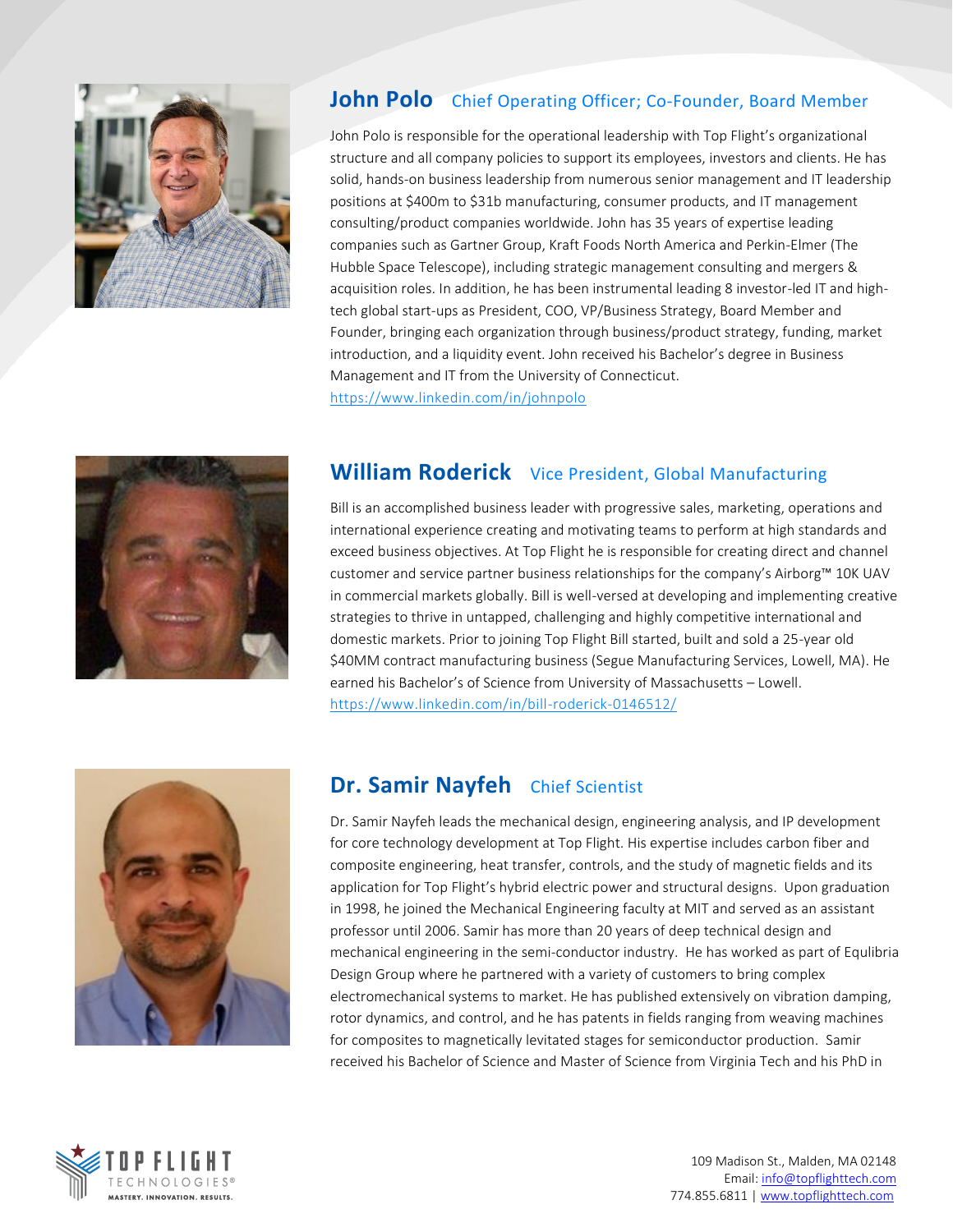

### **Nancy DeCicco** Acting Chief Financial Officer

Nancy oversees the financial planning, accounting, and company policies. Her 30+ years of experience includes providing clients with solutions to their financial, structural, and organizational needs, including taxation, accounting, investment relations, and human resources. Her expertise and experience include the recent funding, corporate structure and financial strategies for several IT global start-ups. As CFO of several IT companies, Nancy brings a wealth of mergers and acquisitions experience to the group and has been involved, at a high level, in the due diligence process. Nancy received her Bachelor's degree in Accounting from Rutgers University.



## Professor Sanjay Sarma Co-Founder, Board Member

Professor Sarma is the Fred Fort Flowers and Daniel Fort Flowers Professor of Mechanical Engineering at MIT, and he is also the Vice President for Open Learning, which oversees MIT OpenCourseWare and supports the development and use of digital technology for oncampus teaching and massive open online courses. A co-founder of the Auto-ID Center at MIT, Sanjay developed many of the key technologies behind the RFID standards now used worldwide. Dr. Sarma's principal areas of expertise include sensors, energy, IR thermography, RFID, mobility, Internet of Things, transportation, supply chain management, mechanical design, and computational geometry. He was the founder and CTO of OATSystems, which was acquired by Checkpoint Systems (NYSE: CKP) in 2008, and he has worked at Schlumberger Oilfield Services in Aberdeen, UK, and at the Lawrence Berkeley Laboratories in Berkeley, California. In addition, he has stay linked to commercial business applying his 20+ years of engineering leadership to a number of high technology start-ups, national governments and global companies.

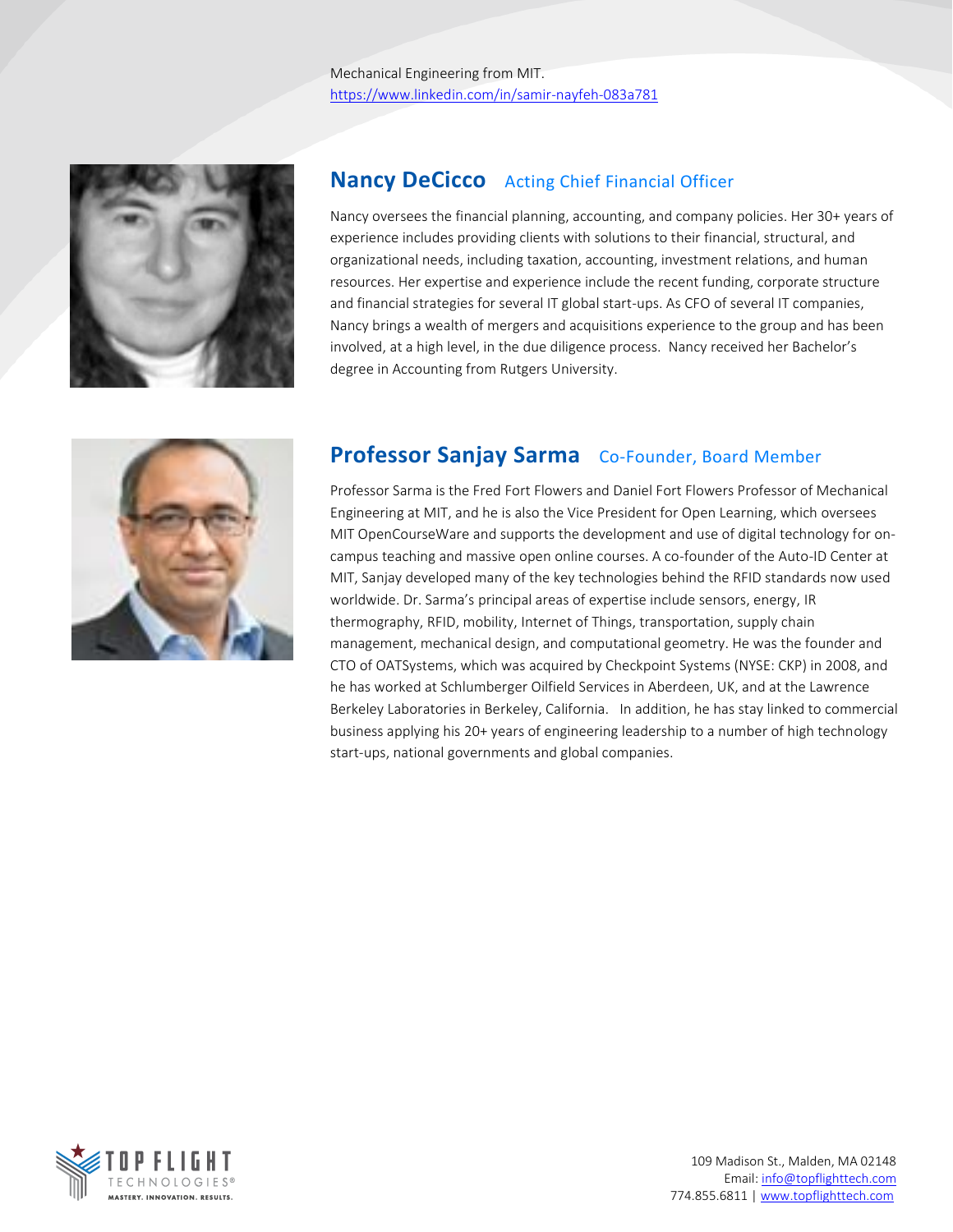# TOP FLIGHT ADVISORS



### **Tak Miyata** Strategic Business Advisor

Tak Miyata is General Partner at [Scrum Ventures.](http://scrum.vc/companies/) He has invested in over 40 startups related to commerce, health care, SaaS, video, and IoT in the U.S.. Tak also manages the shared space "Zen Square" in the heart of San Francisco. To promote awareness of technology and startup culture in Asia, Tak collaborates with media companies and events, such as, TechCrunch Japan, and B Dash Camp. Previously, Tak has had an international experience in the IT industry both as an entrepreneur and as a senior executive. He was the CEO of mixi America. Tak holds a Master's degree in Nano Science from Waseda University. At Top Flight, Tak is instrumental in advising the Company with customer and business partnerships throughout Asia. <https://www.linkedin.com/in/takmiyata>



## **Dr. William Hall** Company Advisor

Dr. William Hall is Managing Director of the Commercial Applications and Services for Mosaic ATM, a company that conducts ground breaking research in Air Traffic Management. These complex systems drive dynamic decision support systems in airspace configuration. Bill worked for several airlines leading similar decision support tool deployments that improve service/efficiency while saving over \$100  $m$ illion. $\blacksquare$ 

<https://www.linkedin.com/in/wmdhall>



### **Dr. Alexander Slocum** Company Advisor

Dr. Alexander Slocum – Advisor (MIT) – is the Professor of Mechanical Engineering at MIT. He has 100+ patents and has helped develop 12 products that have received R&D 100 award for "one of the one hundred best new technical products the year". He has helped start several successful companies and has a passion for working with industry to solve real problems and identify fundamental research topics. <https://www.linkedin.com/in/alex-slocum>

**TECHNOLOG** MASTERY, INNOVATION, RESULTS